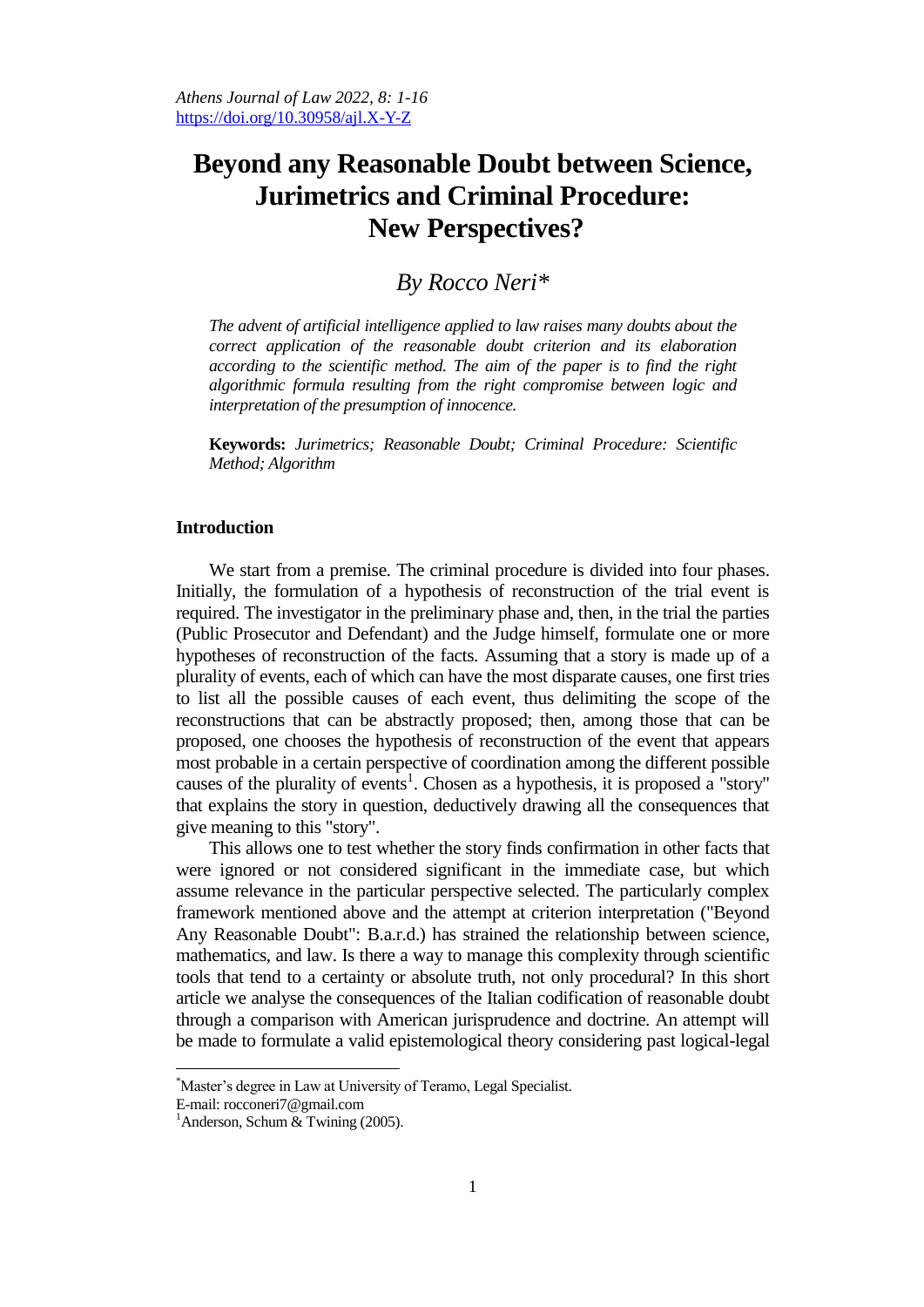theories in order to understand and make less cryptic the criterion B.a.r.d. The objective is to understand if the criminal process can be represented through a statistical process. It is essential to re-evaluate the legal epistemology trying to identify what concrete meaning is attributable to reasonable doubt.

#### **The Current Status of Criterion B.a.r.d.**

The criterion beyond any reasonable doubt of Anglo-American matrix follows the adversarial system<sup>2</sup>. The unfounded verdict of the jury has reduced: the tests of reasonableness of doubt, the epistemic importance of cross-examination, the evidentiary inferences, the appreciation of alternative hypotheses<sup>3</sup>. The connections between evidence and decision therefore assume cryptic dimensions.

The article 5 L. n. 46 of 2006 (Law Pecorella) has introduced the principle B.a.r.d. in the Italian system through art.533.1 cpp. The Pecorella Law has avoided doubts about the interpretation of the rule itself, which is configured as a rule of evidence and a rule of judgment for the establishment of guilt and for the pronouncement of conviction of the defendant<sup>4</sup>. The criterion B.a.r.d. is closely related to the rule "in dubio pro reo" and the principles of the presumption of innocence of the accused, the exclusive burden of proof of guilt on the prosecution, the obligation to state reasons for the judgment<sup>5</sup>. The B.a.r.d.'s rule focuses on the logical-epistemic profiles of evidence and decision-making alongside the values underlying the criminal due process<sup>6</sup>.

Therefore emerges the concept of unreasonable doubt that legitimises as such a pronouncement of conviction: this happens when the uncertainty depends on the lack of a minimum feedback in the emergencies of the trial and is outside the natural order of things and normal human rationality<sup>7</sup>. Ergo, the judge must verify the doubt that surrounds the alternative reconstructive hypothesis. The prosecution's claim that the defendant is guilty acquires high plausibility only to the extent that some relevant evidence has been established as true that can be easily explained if the defendant is guilty, but would be difficult if the defendant were innocent<sup>8</sup>. If the hypothesis of guilt is equally compatible with a hypothesis of innocence, then the prosecution's case is not strong enough to justify a conviction. In fact, it is preferable to acquit a guilty person than to convict an innocent person<sup>9</sup>.

 ${}^{2}$ Langbein (2003).

 $3$ Sheppard (2003).

<sup>&</sup>lt;sup>4</sup>Marzaduri (2007) at 88; Paliero (2006) at 73-82.

<sup>5</sup>Dershowitz (2007).

<sup>6</sup>The standard analysis with scientific method provides three syllogisms: deduction in which the conclusion is unknown, induction in which the major premise is unknown, abduction in which the minor premise is unknown. See Iacoviello (2006); Paulesu, (2009); Edgington (1985); Fiandaca (2005); Illuminati, (1979).

<sup>&</sup>lt;sup>7</sup>Cass., Sez. I, 21 maggio 2008, Franzoni, in Ced. Cass., n. 240763, Cass., Sez., IV, 12 novembre 2009, Durante, in Ced. Cass., n. 245879.

<sup>8</sup>Whitman (2008)**.**

 $^9$ Caprioli (2009) at 51.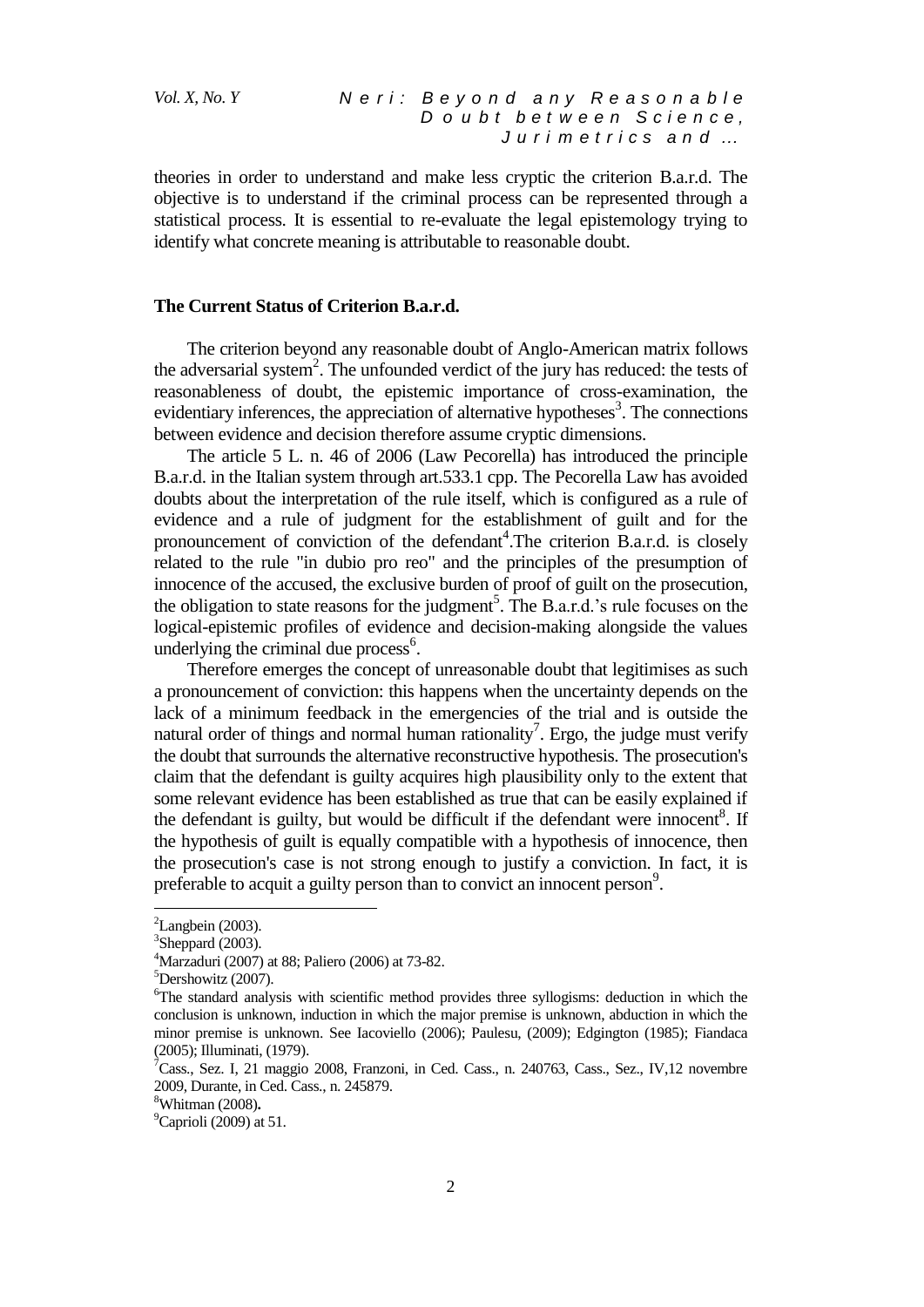#### **Complexity and Mathematics: The Attempt to Eexplain B.a.r.d.'s Criterion**

Algorithmic complexity management occurs through the causal explanation of an event (H) as a function of a given piece of evidence (E).

Bayes' theorem evaluates the impact of a given evidence E on the personal degree of belief of a judge G in relation to a given reconstructive hypothesis  $H^{10}$ . The criminal process according to jurisprudence is governed by the law  $p(HK) =$ r, where the probability (p) of the hypothesis (H) is proportional to the degree of consistent information (K), introduced into the process through the acquisition of evidence, and as K increases, the degree of resistance (r) to falsification of the hypothesis increases $11$ .

For example:

- H0 the defendant is innocent (no hypothesis is true unless there is sufficient evidence to reject it);
- H1 the defendant is guilty if there is not enough evidence to reject H0 when H0 is not true, because there is not enough evidence to reject the hypothesis H0. As K increases, r (probability of conviction, probability of rejecting H0 and affirming H1) increases. If K is lower, the lower r (the probability of convicting H1 and accepting H0) will be. It follows that the prosecutor must prove that H0 is false to prove that H 1 is true.

If G, the adjudicating party, believes that the accusatory hypothesis H ("T killed C with a knife") is true, on the basis of a number of evidentiary findings E1 we are faced with Bayes' quotient, the ratio of P(E|H) to P(E| -H).The plausibility of the accusatory hypothesis appears, therefore, directly proportional to the Bayes ratio, which becomes an index on which to base and quantify the belief in a hypothesis in the light of evidence. If 0 (corresponds to the total lack of confidence in the hypothesis H), and 1 (the unattainable certainty of its truth) as the Bayes quotient increases, the probability of H (truth) increases, where the value 1 is the threshold above which the accusatory hypothesis H is more probable than -H (falsehood).

Following Bayesian reasoning, there is greater belief in H on the basis of the single piece of evidence E1 only if E1 supports the accusatory hypothesis $12$ :  $P(E1|H) > P(E1|-H)$ .

Carnelutti recognised a certain usefulness to algebraic functions as "heuristic devices", able to bring out the tendency prevalence or not of the hypotheses of guilt and non-guilt (in the usual form H and -H) without, however, adopting any mathematical criteria for the precise weighing of the probability of each hypothesis<sup>13</sup>.

 $10$ Allen (1997).

 $^{11}$ Allen (2011).

 $12$ Tribe (2004).

<sup>&</sup>lt;sup>13</sup>Carnelutti (1963) at 9; Carnelutti (1961a) at 338; Carnelutti (1961b) at 29.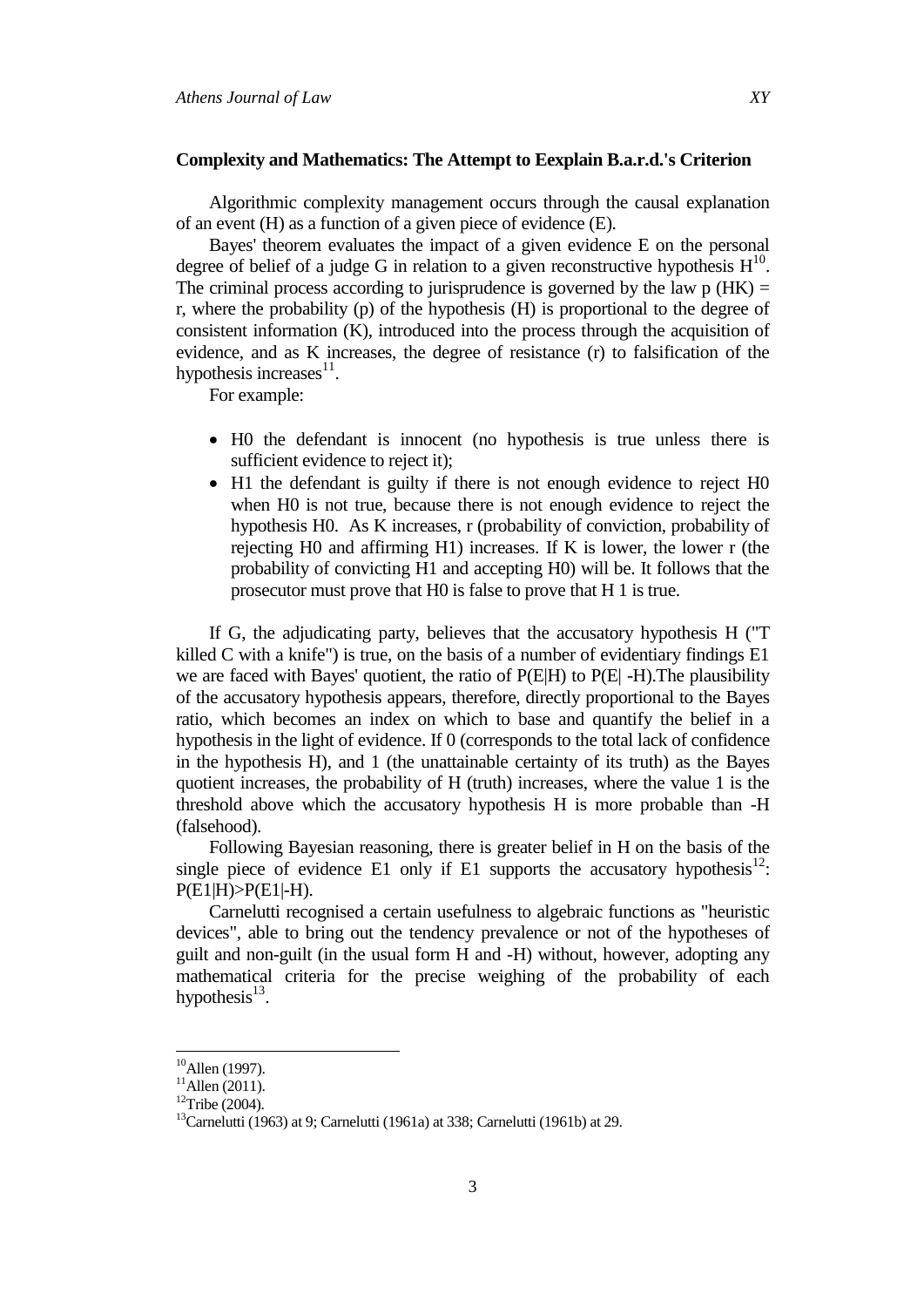The risks connected to the theoretical adoption of demonstrative procedures structured according to the scheme, proper to formal truths, affirmation/negation have shifted the attention to the dialectical conception of truth, where the principle of the right to cross-examination is no longer considered only as a limit and a control of the activity of the prosecutor or the judge, but rather as a logical form of the investigation procedure and, ultimately, as a guarantee of the reliability of its results<sup>14</sup>. In a causal sense, it seeks to calculate the probability of an event that is a consequence of another<sup>15</sup>.

Clearly, the use of a scale of 0 to 1 does not allow for a full degree of conviction (100%) of the validity of charge H on the part of G. A very large amount of evidence, even in the case of strong disagreement, will stabilise the overall quotient, but will not raise the threshold of conviction<sup>16</sup>. In the case of 10 trials (E), of which, for nine of them,  $P(H|E1\rightarrow 9)$  is consistently at 90%, if even the last event gave Bayes' ratio a percentage figure of 90%, the overall (iterative) threshold would remain at 90%, but at the same time make the figure statistically more reliable.

Very rarely, in fact, does the degree of rational belief remain unchanged over the course of the survey. What we see, on the contrary, is the modification of H's degree of belief, either in terms of increase or decrease, so that evidential reasoning can be defined as a "progressive rational determination" of the probability of the accusatory hypothesis, continually recalculated as the complexity of the evidentiary framework increases.<sup>17</sup> The iterative approach to Bayes' theorem consists in repeating the calculation of the weight of P(H) with respect to the results acquired from time to time. It is fully probative of the proof E1 only when it is able to validate H, with a weakening of -H, or vice versa.

Thus, it can be said that Bayes' theorem is a logical-probabilistic function describing the correct procedure for revising confidence toward a hypothesis in light of a set of tests.<sup>18</sup> Thus, a method of calculating  $P(H)$  quantifies not only the preponderance of evidence canon of the civil trial, but also the far more ambiguous

 $14$ Williams (2002) at 101.

<sup>15</sup>Viganò (2013).

<sup>&</sup>lt;sup>16</sup>Allen (1994).

 $17$ AA.VV. (2006) at 113. The abduction of H is followed by the deduction of all possible consequences of H, to be sought at the crime scene. Given H for true, if the subjective probability of observing E1 is almost identical to that found in the case of the truth of -H, then E1 is irrelevant. In the case of irrelevant evidence, the coefficient on the ratio result is 1 due to the equivalence of  $P(E|H)$  and  $P(E|-H)$  while evidence that is statistically not in agreement with H generates a coefficient of less than 1 by substantiating -H, (the numerator being smaller than the denominator). If the probability of observing E1 given H is 0.8 on the  $0 \rightarrow 1$  scale, the corresponding probability of observing E1 if the defendant is innocent (-H) must necessarily inform the remaining 0.2. Under this assumption, the odds ratio is much higher than 1, namely equal to 4, denoting a much higher probability of H with respect to E than -H. The statistical probability of observing E1 in the truth case of the charge hypothesis H [P(E1|H)] is higher than the statistical probability of observing it in the -H case [i.e. P(E1|-H)].

<sup>&</sup>lt;sup>18</sup>Black (1984); De Finetti (1970).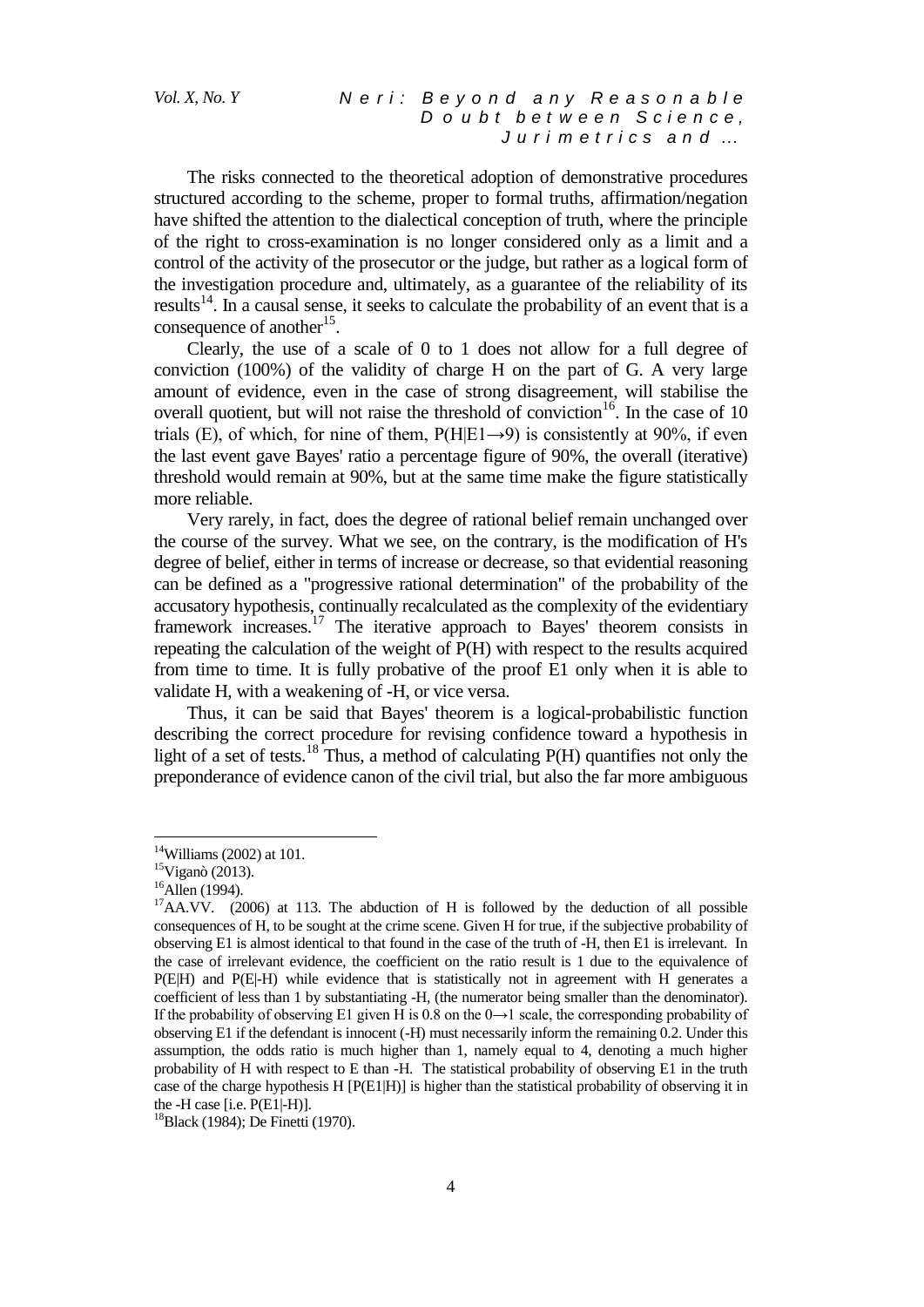beyond a reasonable doubt canon<sup>19</sup>. In the specific context of the criminal trial, the application of a Bayesian model allows one to test whether the "personal probability that the prosecution's version [Ha] is true compared to the defence"s version [Hd]", but at the same time imposes, the verification that the critical probability threshold P (reasonable doubt) is exceeded<sup>20</sup>.

#### **The Failure of Jurimetrics**

It is intimately immoral to convict a man by calling him a criminal, saying to oneself, 'I believe there is a probability of one to twenty that this accused is innocent, but "I am willing to take the 1/20 risk of sacrificing him wrongly, in the interest of public safety and my own personal safety<sup>21</sup>." Immoral is setting a threshold of reasonable doubt once and for all, which means admitting a certain threshold of risk of convicting an innocent person. Doubt is said to be unreasonable when the probability of the accusatory hypothesis based on the available premises is separated by only one for a negligible interval<sup>22</sup>.

Legal Bayesianism which presents itself as a theory that is not only "true" but capable of solving almost all problems in the evaluation of evidence, has suffered considerable criticism. Even Italian jurisprudence<sup>23</sup> has set this threshold at a limit value of 1, basically 99% or 99.999%. However, the numerical identification of the critical threshold does not seem to be within the reach of mathematical interpretation, especially since in itself, as recalled, the existence of a threshold that allows the judge to convict the accused even knowing that there is a certain margin of probability of his innocence is a cost of precision intimately immoral.

The new legal Bayesianism has sought to resist this through the inclusion of an evidentiary gap figure in Bayes' theorem. Based on these considerations, in a model of judgment that perceives the need for completeness or, at least, sufficiency of evidence, one should compare the data found. In the logic of reasonable doubt, the proof of H (innocence) does not work simply because it is not necessary.

On the contrary, such an application exposes the judgment to unwanted efforts, since the proof beyond a reasonable doubt of the falsity of a hypothesis does not differ, in terms of methods of ascertainment and difficulties, from the proof of its truth with the difference that, while for the purposes of conviction such an intellectual and economic effort is reasonable, the proof of innocence appears

 $19$ Allen, (1981).

 $20$ Pardo & Allen (2008).

<sup>&</sup>lt;sup>21</sup>Taroni, Bozza & Vuille (2018).

 $22$ Masera (2007).

 $^{23}$ Cass., Sez. I, 3 marzo 2010, Giampà, in Ced. Cass., n. 247449. 65 V. Cass., Sez. IV, 8 luglio 2010, n. 36343, in Dir. pen. proc., 2010, p. 1427. 66 V. Cass., Sez. III, 15 aprile 2010, n. 21396, in dejure. Cass., Sez. II, 11 gennaio 2007, Messina, in Ced. Cass., n. 235716. 67 V. Cass., Sez. feriale, 27 luglio 2010, n. 30576, in dejure. Corte Cost., 24 gennaio 2007, n. 26,. Cass. Sez. Un., 30 ottobre 2003, Andreotti and others, est. Canzio. Cass., Sez. I,18 aprile 2006, n. 22023, in dejure. Cass., Sez. II, 21 aprile 2006, Serino, in Ced. Cass., n. 233785. Cass. Sez. IV, 17 giugno 2011, Giulianelli, in Ced. Cass., n. 250903. Cass., Sez. IV, 4 aprile 2013, n. 19749, in dejure. Cass. Sez. III, 20 giugno 2013, n. 37373, in Dir. giust. online, 2013, 13 Cass., Sez. I, 21 aprile 2010, Erardi, in Dir. pen. proc., 2011, p. 203; Della Torre (2014).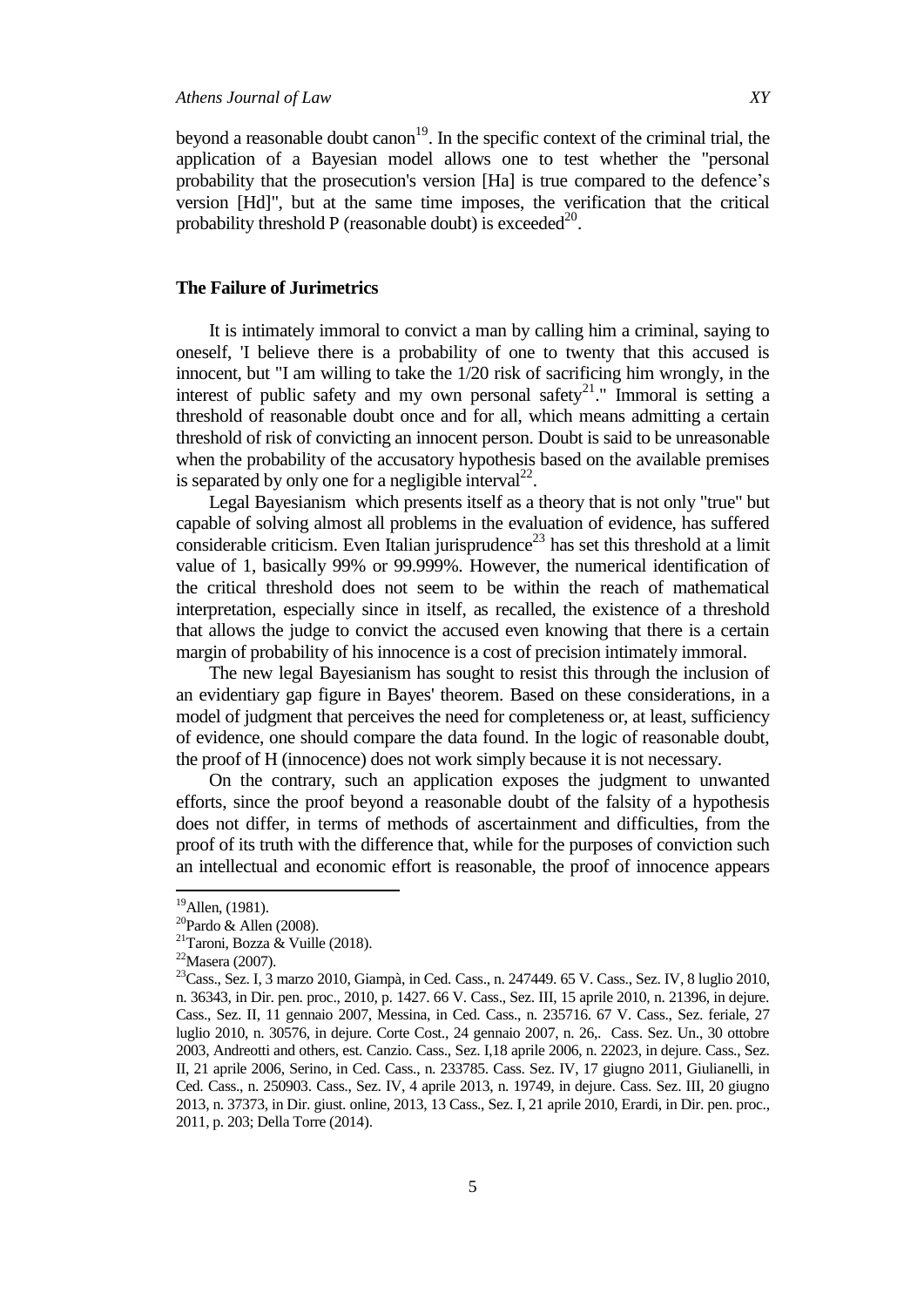completely unnecessary and uneconomical, since the trial is called to examine only the propositional truth of the charge<sup>24</sup>.

The failure of Bayesian theory is also due to the attempt of the Swedish EVM model to explain reasonable doubt. The Evidentiary Value Model (EVM) was developed independently to resolve the doubts raised by the codification of the concept of free and rational belief of the judge. On the Bayesian concept, the Swedish model maintains the idea that belief in a hypothesis H is quantifiable and that Bayes' theorem represents the basic model for calculating the evidentiary weight of an individual piece of evidence<sup>25</sup>.

However, we rule out that belief formation resides in a mere statistical determination of the probability of observing H in light of E, but EVM proposes to define judgment as an assessment of the "evidentiary relationship" between the accusatory hypothesis and the acquired compendium of evidence. Thus, the judge is not primarily concerned with establishing the truth of the *factum probandum*, but with establishing that there is an adequate "evidentiary relationship" as to the presence, or possible presence, of a causal or logical link between the evidence and the subject since even a high degree of conviction of the truth of an accusatory proposition "beyond a reasonable doubt" has judicial value only if it is established on the basis of an "adequate" evidentiary relationship that justifies  $it^{26}$ .

Evaluating the evidence would then mean estimating the probability that individual pieces of evidence from time to time "prove" the hypothesis. In dynamic terms, the Evidentiary Value Model allows one to combine the different values of the evidentiary ratio (A) of the individual pieces of evidence acquired with respect to the hypothesis H, through an expression of the type: where the relationship between each individual evidentiary value is disjunctive and independent since the question is not "whether all the evidentiary facts prove the [H] issue, but whether some of them do.

The justification, however, of a belief placed at the heart of the argument must never result in a mere identification of the causal law capable of explaining the greatest number of similar hypotheses. One must think that the evidence has been supported by further evidence, also because, otherwise, the reasonable doubt that a health damage has had other causes (or concomitant causes) appears difficult to overcome if one considers each specific case $2^7$ .

In other words, the doubt about the conduct of the crime must be compatible with the conviction, if it is in any case certain that the defendant has committed the crime in question would otherwise be an abnormal expansion of responsibility, in violation of the guarantee of responsibility for their actions $^{28}$ .

For this reason, the statistical data on which Baianism is based must be belied by the peculiarities of the concrete case, whose probative force does not seem to

 $^{24}$ Ubertis (2009).

 $25$ Taruffo (2009).

 $26$ Iacoviello (2006) at 3869

<sup>&</sup>lt;sup>27</sup>Piemontese (2004) at 740; D'Alessandro (2012).

 $28$ Centonze, (2001) at 287.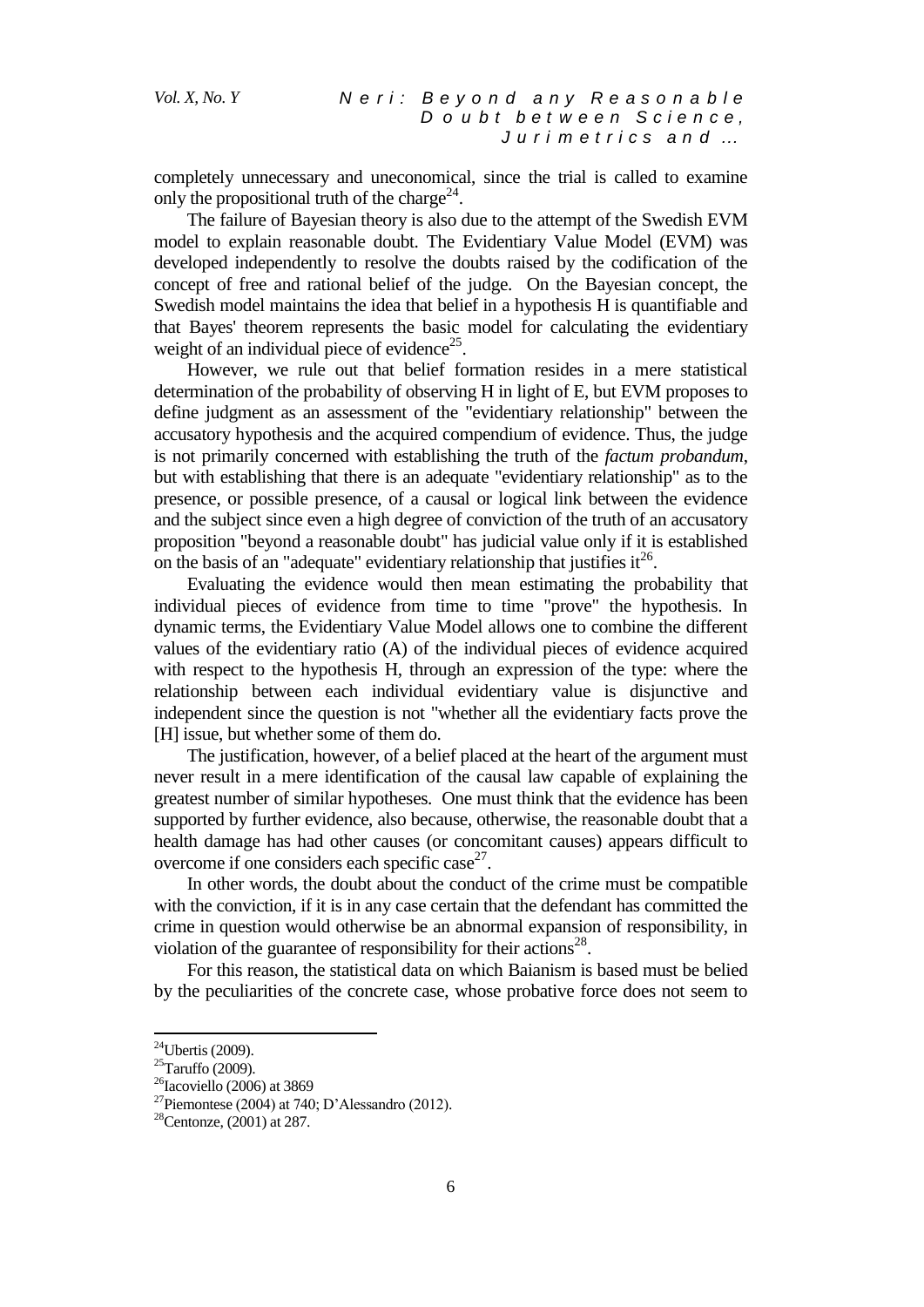be numerically quantifiable<sup>29</sup>. The rule of sharing the burden of proof requires that the prosecution, in formulating its reconstructive hypothesis, must present evidence that excludes any reasonable doubt of innocence.

Only if this result is obtained, the presumption can be said to be won; in the opposite case, that is, in the case in which there is a reasonable doubt that the accused is really guilty, the judge cannot do anything but acquit. If, as it seems, these considerations are generally valid, it follows that the criterion of "reasonable doubt" cannot be quantified. In essence, the reasonableness of the doubt cannot be "weighed" in percentage terms: to say that it "counts" more than 5%, or more than 10% (or more than 0.1‰) ends up being a meaningless statement.

The numerical result of the Bayesian procedure also depends on subjectively fixed elements (think of the choice of the population of individuals who may have left the organic trace from which it was extracted a certain DNA profile), which only at a later stage can be processed according to the canons of logicalprobabilistic schematism<sup>30</sup>.

Bayesian theory does not offer mechanical rules of calculation to be applied automatically, but sets the boundaries within which the decision of the judge must move, requiring, as any logical rule, an explanation of those premises that are often more or less inadvertently concealed when making judgments<sup>31</sup>.

#### **The Epistemological Theory**

Traditionally, in the Anglo-American context, this is referred to as the rule of decision, meaning that jurors are instructed to acquit if there is a reasonable doubt of guilt, and to convict if the evidence leaves only unreasonable doubt<sup>32</sup>.

In fact, B.a.r.d. also establishes a standard of evaluation, insofar as the reasonableness of the doubts must be evaluated on a reasonable basis. More recent American theory focuses on the error distribution function.

The norms of evidence have this function in that they distribute the possible errors of the decision makers, favouring in the case of the criminal norm the false negatives (acquittal of the guilty) over the false positives<sup>33</sup> (conviction of the innocent).Reasonable doubt is sufficient to falsify the description of the fact, even in the presence of total evidentiary confirmation and its truth: this must be able to be extrinsic in a motivation that is explained through logical categories and that is respectful of the principle of non-contradiction a state of doubt understandable to any rational person<sup>34</sup>. Reasonable doubt must be a qualified doubt. And because it is a rule of judgment, the reasonableness requirement does not have to be motivated. So there is an identification of an evaluative threshold of reasonable doubt in motivation through logical categories.

<sup>&</sup>lt;sup>29</sup>Simon & Mahan (1971); Kageghiro & Stanton (1985).

<sup>30</sup>Callen (1982).

 $31$ Tillers & Green (2003) at 275

 $32$ Laudan (2003) at 297; Minhas (2003) at 127

<sup>&</sup>lt;sup>33</sup>Fassone (1997).

<sup>34</sup>Ramadan (2003) at 233.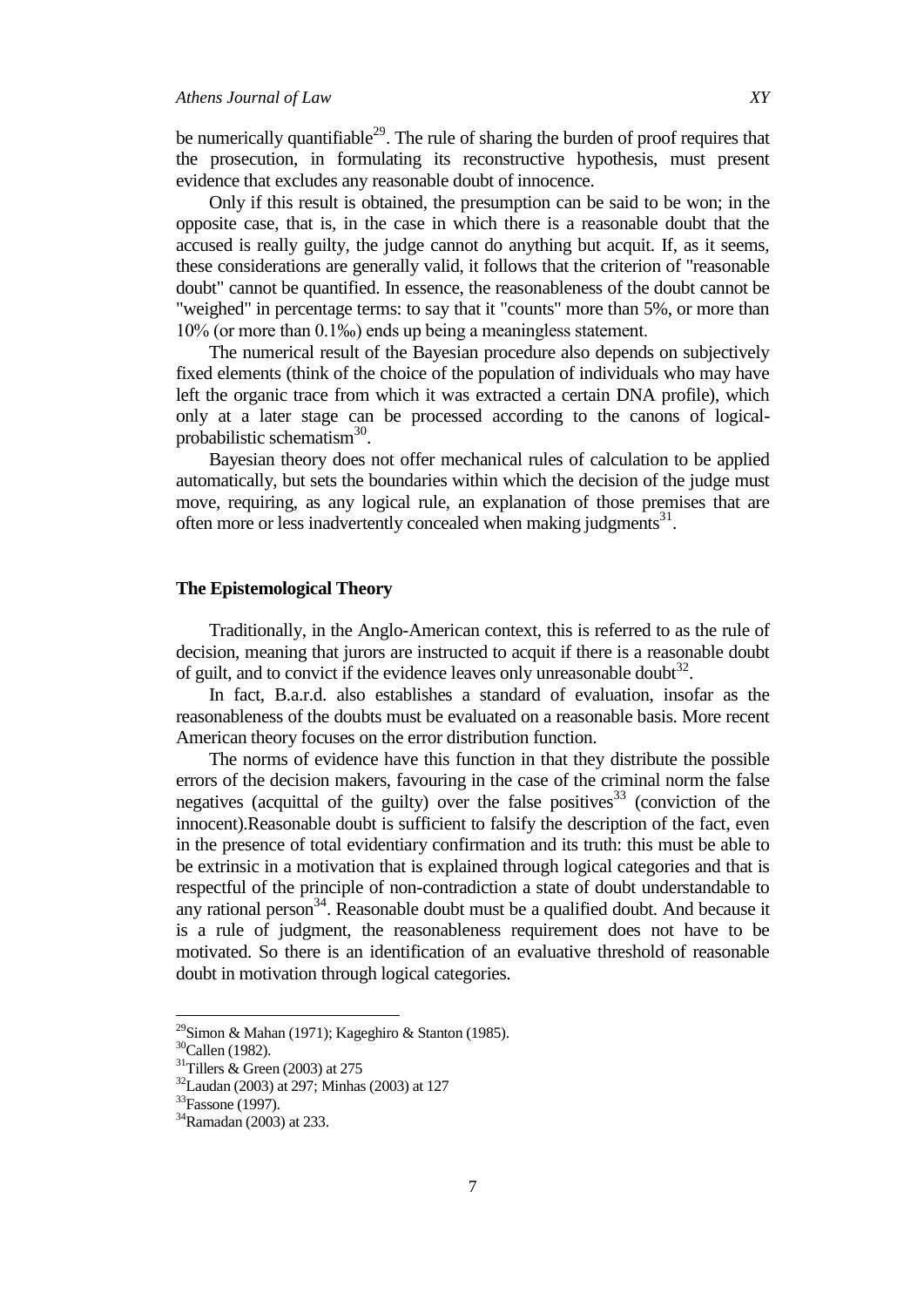# *Vol. X, No. Y N e r i : B e y o n d a n y R e a s o n a b l e D o u b t b e t w e e n S c i e n c e , J u r i m e t r i c s a n d …*

Above this threshold, the gradations of intensity of doubt all go toward the certainty of innocence; in the opposite case, we are in the presence of an irrelevant doubt that leaves the field to the procedural certainty of guilt. For the law of evidence to be truly regulatory, it must regulate the interaction between what is given at trial and the resulting inferential process that depends on the knowledge and beliefs of the investigator through the evidentiary process that manifests that interaction. Beyond a reasonable doubt, then, is a principle of prudence and seriousness that should guide the formation of the judge's belief about the facts $35$ .

The B.a.r.d. does not express a real legal rule but an ethical principle on the basis of which the judge can condemn only if he is certain of the guilt of the accused. Reasonable doubt exists when, faced with the description of the fact that establishes guilt, it is nevertheless possible to formulate a reasonable alternative hypothesis around the same fact.

Thus, one can have either the hypothesis contrary to the starting hypothesis or one or more hypotheses different from the starting hypothesis. A reasonable hypothesis is defined as a narrative of the fact that appears normal or more properly plausible<sup>36</sup>. The concept of verisimilitude does not imply probability, much less proof, of the fact, but implies something other than mere theoretical possibility. It is based on reference to the normal course of events or, if you like, to the maxims of experience.

It is a criterion of practical reasonableness: if it is not possible to imagine a plausible alternative version of the fact, it can be said that the proof of it does not meet any reasonable doubt. If, on the other hand, at least one possible alternative version can be hypothesised, then whatever the evidence for the fact, conviction cannot be pronounced.

The problem lies in justifying reasonable doubt with respect to the foundation of the starting hypothesis. In this way, the meaning of the standard depends on criteria that vary over time and space, as the cultures from which the criteria of normality and verisimilitude are drawn change. The purpose of the trial is to try to explain why that fact (that crime) happened.

The law of evidence must regulate the interaction between what is given at trial and the resulting inferential process that depends on the knowledge and beliefs of the investigator through the evidentiary process that manifests that interaction<sup>37</sup>. This allows for the testing of whether the story finds corroboration in other facts that were ignored or not considered significant in the immediacy, but which assume relevance in the case of choice.

The strategy for the balance between science and law consists in shifting the decision-making primacy of the judge, entrusting him with the task of assessing the reliability and relevance of the scientific evidence presented by the expert witness, by means of a grid of evaluation criteria<sup>38</sup>: (i) whether the theory or

 $35$ Ramadan (2004) at 64.

<sup>&</sup>lt;sup>36</sup>Chinnici, (2006).

<sup>37</sup>Blaiotta & Carlizzi (2018).

<sup>38</sup>Haack (2015) at 39.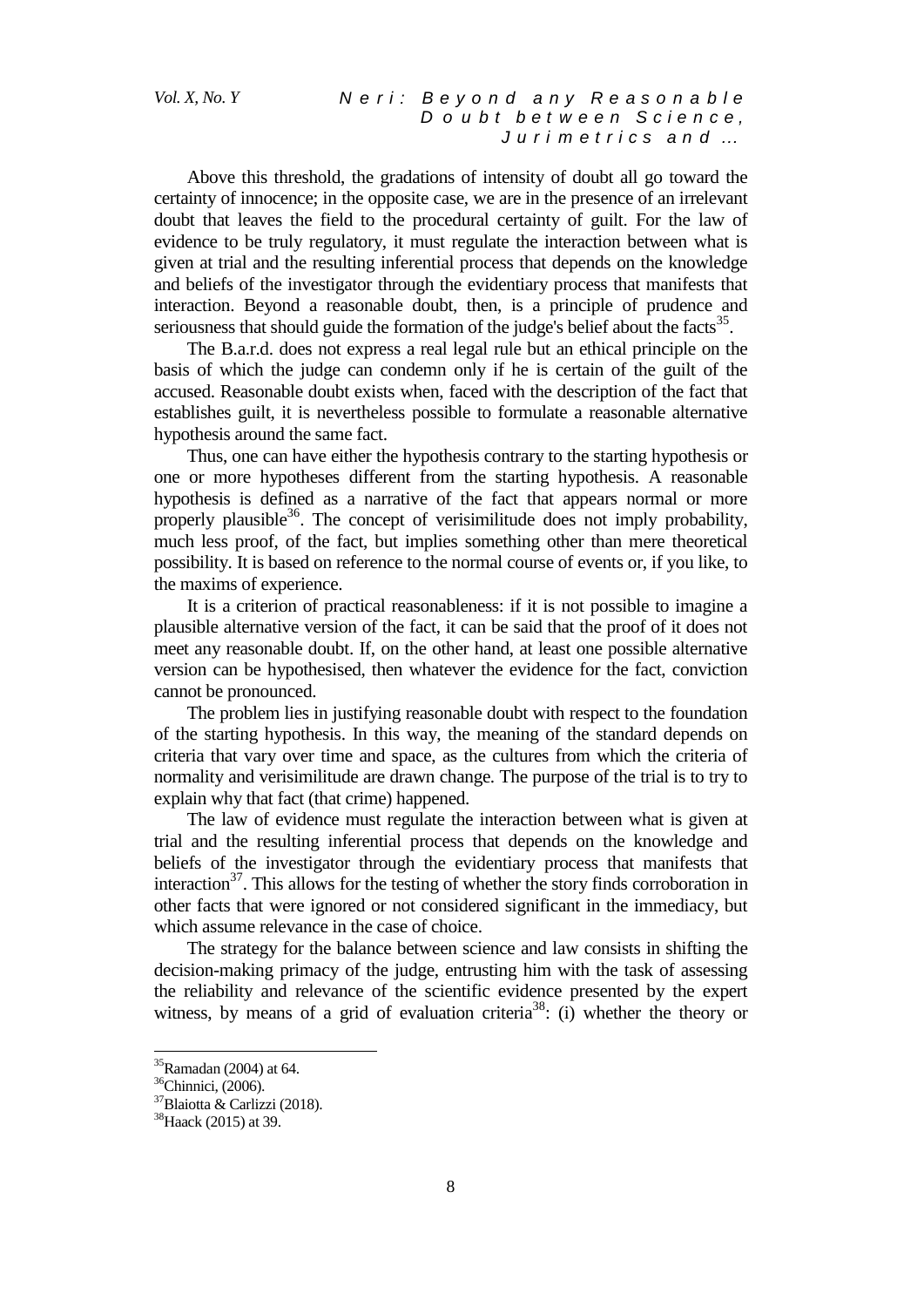technique employed at the basis of the evidence has been tested and is falsifiable; (ii) whether the theory or technique has been peer reviewed and published; (iii) the rate of error, known or potential, associated with the theory or technique; and, finally, (iv) whether the theory or technique has been generally accepted by the relevant scientific community.

These criteria emphasise the autonomy of the judge with respect to scientific knowledge, the conception of science as functional to the ascertainment of truth in the trial, that is, of science referring to the trial context<sup>39</sup>. Scientists must increase confidence in the evidence they present during a proceeding, through ethical behaviour that excludes scientifically unsound methods and recourse to bad science; they must also be able to present their knowledge in a coherent and comprehensible way for legal practitioners. Legal professionals must accept and understand that science is rarely absolute: confidence and comprehensibility inherently rely on a symbiotic relationship between science and its scientists and the law and its jurists, and on adherence to guidelines and standards that distinguish what is accepted and incontrovertible from topics open to debate and investigation.

# **The Logical Theory**

The subjectivity of the decision must be based on the arguments of the statement "x is proven beyond a reasonable doubt"<sup>40</sup>. The Daubert judgment of 1993 provoked Popper's theory of falsifiability, according to which science proceeds through falsification of statements, and Hempel's logical positivism, according to which a scientific theory must have empirical verifications that confirm it<sup>41</sup>.

The risk, underlined by many, of using junk science (bad science) in trials, consisting of knowledge that, although presented as tested and scientific, escapes any assessment of scientificity<sup>42</sup>. In Daubert there is a paradox. The judge appoints the expert precisely because he is not able to make a scientific assessment himself, and the judge is expected to evaluate the outcome of the expert evidence in order to determine whether it is worth using it to decide on the  $f$ acts<sup>43</sup>. Therefore, it is assumed that the judge can make an ex-post evaluation of scientific knowledge that he did not possess ex ante. North American jurisprudence, on the other hand, highlights Daubert's weaknesses in the case of criminal judgments<sup>44</sup>.

According to these considerations, "logical probability" can be defined as the relationship between a hypothesis and the elements that confirm its reliability<sup>45</sup>. In

<sup>&</sup>lt;sup>39</sup>Laudan (2006) at 35

<sup>40</sup>Copi & Cohen (1999)*;* Zaza (2008).

 $41$ Welch (2006); Neufeld (2005).

<sup>42</sup>Berman & Mcclennen (2012).

<sup>43</sup>Caprioli (2008) at 3529.

<sup>44</sup>*Coffin* v. *United States* 154 U.S. 432 (1895); *Woolmington* v. *Dpp*, A.C. 462,473-481(1935); *Johnson* v. *Louisiana*, 406 U.S. 356 (1972).

<sup>&</sup>lt;sup>45</sup>Haack (2007). Cass. sez. un. 11 settembre 2002 n. 30328, Franzese. It is not allowed, especially from the epistemic point of view, «to deduce automatically and proportionately from the statistical probability coefficient expressed by the law of coverage the confirmation of the hypothesis»,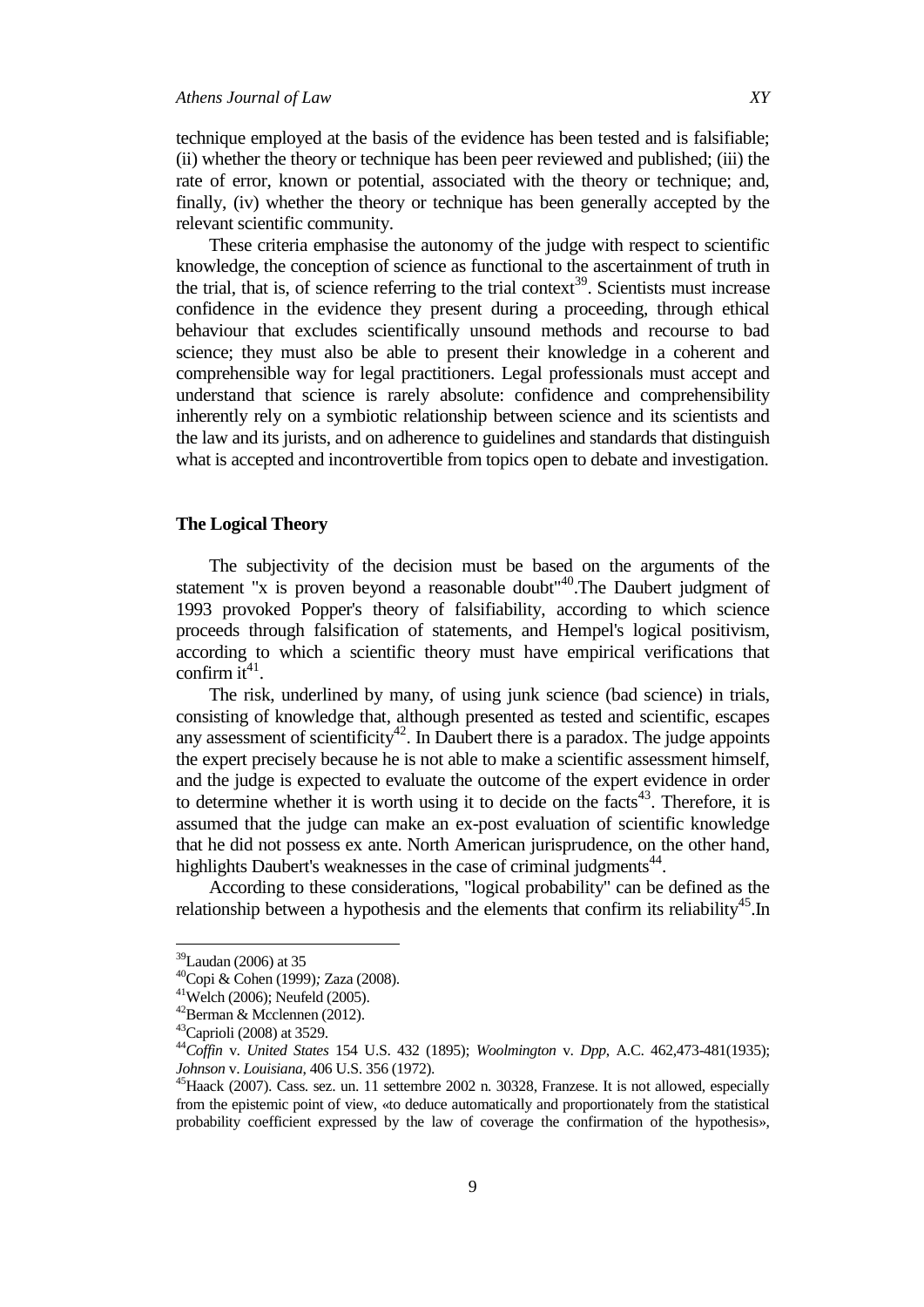fact, in light of the trial results, the case must be framed in the area of operation of the law of coverage or in the field of validity of the maxim of experience, so that there is the certainty of beyond a reasonable doubt, regardless of the statistical validity of the scientific law or the abstract convertibility of the maxim.

The common denominator is the standard of trial certainty which means logical probability beyond a reasonable doubt. If there are relevant facts that only make sense under the innocence hypothesis, then acquittal is required. In short, this proposed standard requires that a conviction is warranted if and only if: (a) The hypothesis of guilt can explain most of the relevant facts of the case; (b) The hypothesis of innocence cannot justify any important evidence that is unexplained on the hypothesis of guilt. Evidence is literally incomprehensible without rules of language and logic, but it is simply accepted that an investigator can process information and deliberate on  $it^{46}$ . However, it frequently happens that in the attempt to find confirmation of the reconstructive hypothesis formulated, new facts are discovered from which the need for modification or some adjustment of the proposed "story" arises.

Therefore, the selection of the relevant conditions of the event is the result of a circular process, which ends when all the elements acquired have been used to confirm the hypothesis $47$ . The last stage is the attempt to falsify the hypothesis: considering the alternative hypotheses and proving their unfoundedness. Thus, refutation increases explanatory power. Relative plausibility theory is the best explanation of legal evidence to date<sup>48</sup>. Differential diagnosis involves the elimination and inclusion of hypotheses based on the differentiation of data points. To some extent this is like forming a story, but the conceptual gaps involving the nature of the evidence and the unique context of scientific endeavours are remarkably unresolved.

# **Criminal Trial or Statistical "Trial"?**

The most recent analyses by scholars of epistemology identify the cause of the uncertainty emerging from post-Daubert jurisprudence and doctrine precisely in the lack of coherence of the Daubert rules themselves on the philosophicalscientific profile<sup>49</sup>. The Court in the Daubert case has improperly referred to Popper's theories, which do not provide the judge with the criteria to establish either if an element of evidence is truly scientific or if it is reliable<sup>50</sup>. Even more

especially when it comes to the use of a «notion "weak even if always of a statistical test per sample, therefore the doubts about the correctness are not groundless (rectius, justification) of the inference which led to the finding that the causal link of an injurious event was established from the incidence of the case in similar cases.

<sup>46</sup>Tarski (1969) at 31.

<sup>47</sup>Haack (2006).

<sup>&</sup>lt;sup>48</sup>Haack & Sallavaci (2014).

 $^{49}$ Popper (1969).

<sup>50</sup>Popper (2002); Popper (1963); Cohen & Nagel (1934).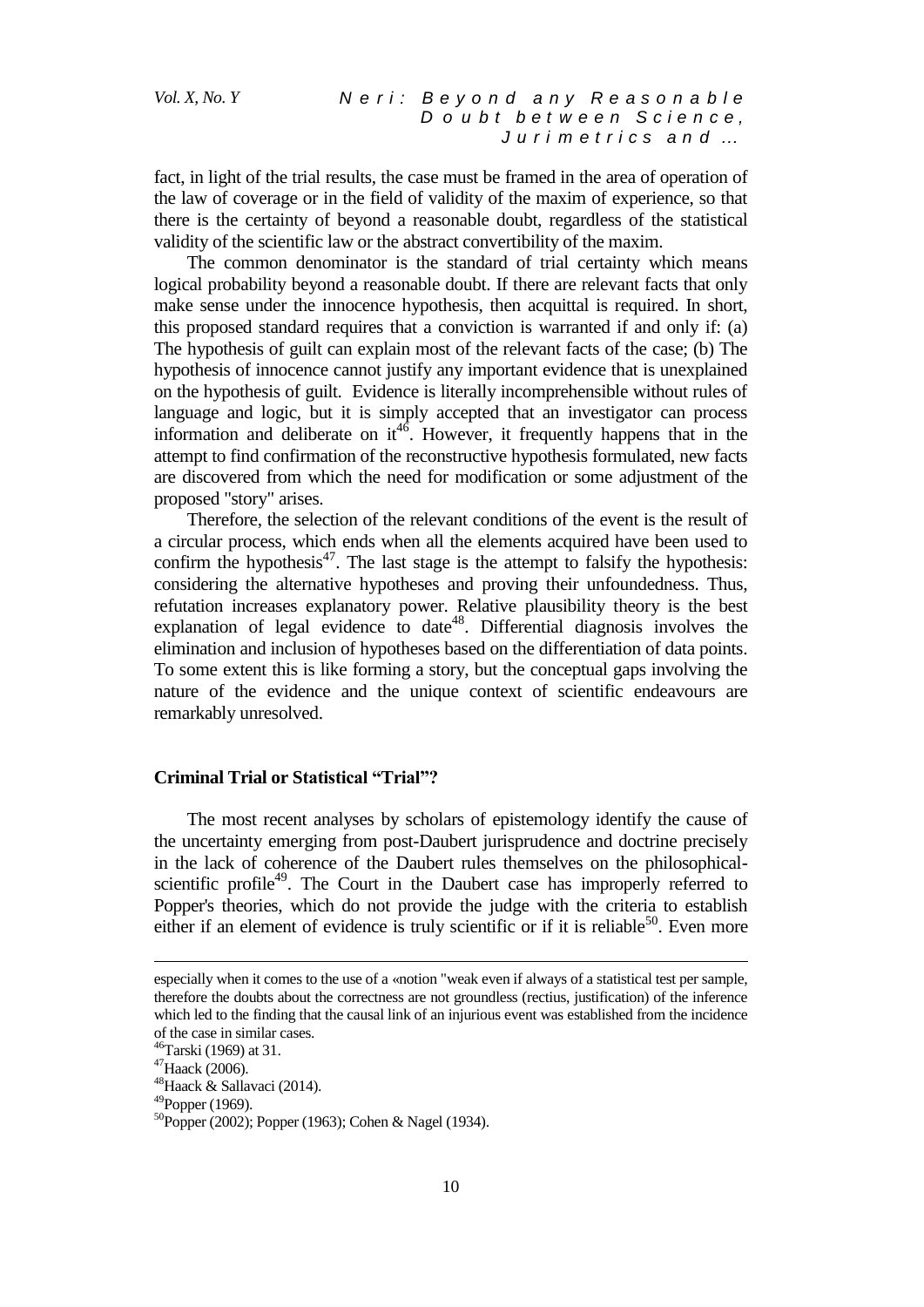serious is how the Court has erred in its claim to explain what distinguishes a scientific method from a non-scientific method and in having identified the concept of "scientific" with "reliable"<sup>51</sup>. The better the evidence with respect to a theory, the more likely it is that this theory is true: scientific evidence should not be treated in an exclusively formal and logical way, but it is necessary to take into account that science is also about our interactions with the world and, therefore, the context. A reasonable solution is to show that, however improbable, this hypothesis is still possible in a pragmatic sense, i.e. in the context of what actually "could happen".

The fundamental principle, at the basis of all procedural systems, developed and consolidated since Daubert establishes that the evidence provided by the expert is not binding for the judge and that, however complex it may be, the judge has the burden of interpreting and reworking the information content independently<sup>52</sup>. Particularly in the European context, especially in the criminal field, important normative bases for the discipline of scientific evidence in the distinct moments of the admission, the assumption and the use of the evidence contribute to define the role of science in the process; moreover, several sentences establish criteria for the validation of non-established scientific knowledge<sup>53</sup>. If, on the other hand, one was to fall below this minimum standard, one would be faced with a doubt that does not exist, because in reality there is a certainty: the procedural certainty of guilt. Can the criminal justice process be reduced solely to a statistical hypothesis test? The answer is still evolving. For now, the following considerations can be made.

The reliability of a theory depends on the studies that support it; the factual basis on which they are conducted; the breadth, rigorousness and objectivity of the research; the degree of support that the facts give to the thesis; the critical discussion that accompanied the elaboration of the study. Finally, from the judge's point of view, the identity, unquestioned authority, and independence of the person handling the research, and the purposes for which he or she is moving, are of preeminent importance. In summary, the criminal process is like a test of statistical hypotheses (statistical process) because its purpose is to collect evidence to prove a thesis, (the burden of which is initially the impulse of the prosecutor who then the defence refutes) and because the prosecutor wants to falsify the innocence of the accused and then prove his guilt. It is well known that the way to prove a hypothesis is not through corroborating evidence, but through falsifying alternative evidence.

Scientific research, in fact, shows that even a large amount of data in favour of a theory are not sufficient to prove it, while one against can be decisive to make it fall, emphasizing the importance of a "falsifying look" in the critical evaluation of the facts. However, our mind is built on the principle of verification: in front of a hypothesis that seems plausible, and therefore in front of a story, a plausible

 $51$ Jasanoff (2001) at 372.

 $52$ Arcieri (2017).

<sup>53</sup>Corte e.d.u., 4 giugno 2013, Hanu c. Romania; Corte e.d.u., 9 aprile 2013, Flueras c. Romania; Corte e.d.u., 5 marzo 2013, Manolachi c. Romania; Corte e.d.u., 5 luglio 2011, Dan c. Moldava.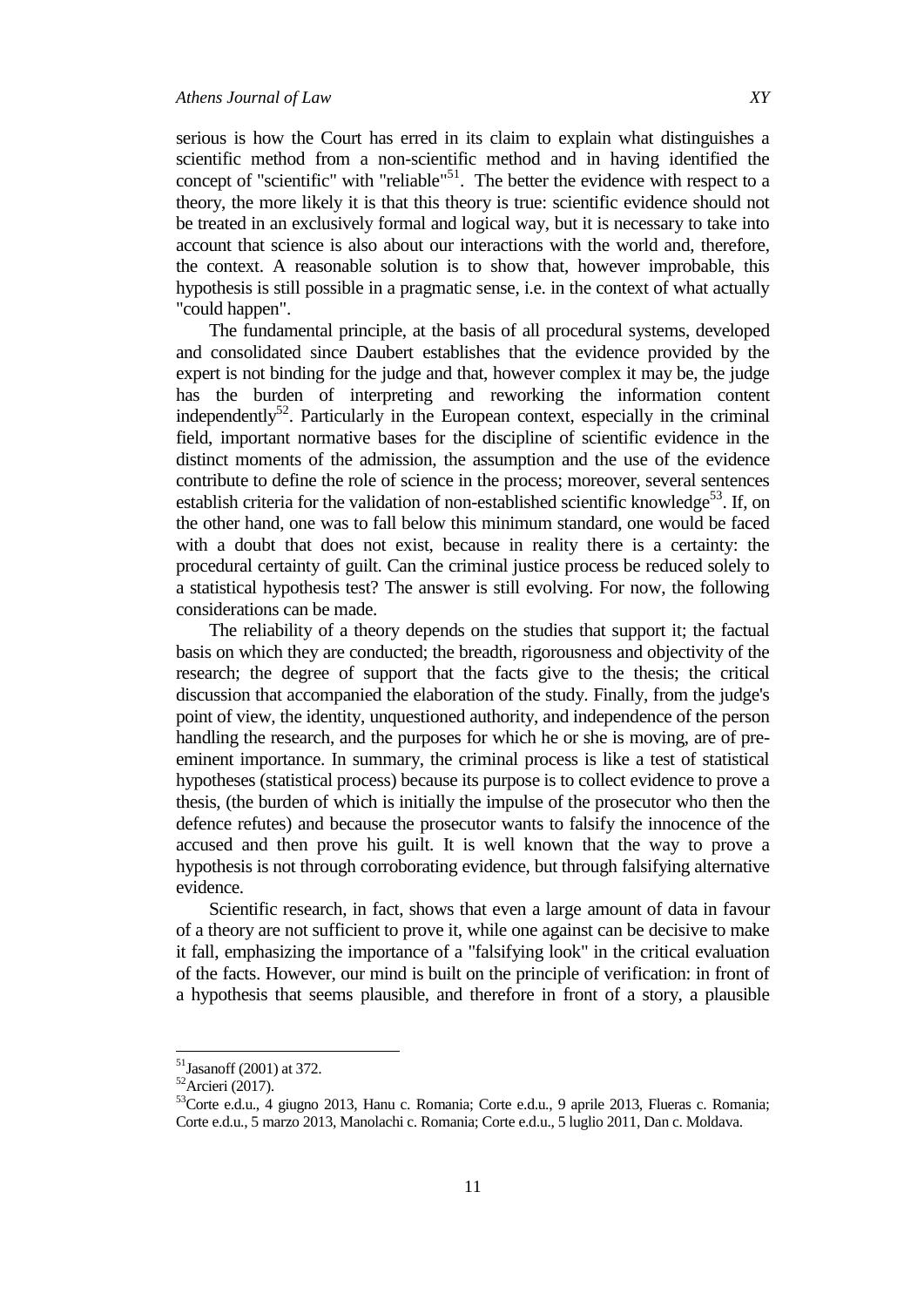# *Vol. X, No. Y N e r i : B e y o n d a n y R e a s o n a b l e D o u b t b e t w e e n S c i e n c e , J u r i m e t r i c s a n d …*

story, the common attitude is to look for evidence that supports it<sup>54</sup>. It is anything but an "irrational" proceeding of the human mind, the unusual, the improbable is always lurking. We cannot but take note of this reality: in practice, the most probable hypothesis can be false and the one that appears most unlikely to be true. However, it is not only the accusation and the story linked to it that takes the form of a narrative. The criminal trial also possesses within itself, constitutively, a narrative structure: in all judicial systems, a trial begins with a charge presented by the prosecutor, that is, a hypothesis of guilt. The defence presents an alternative hypothesis, but only as a second hypothesis. This order of presentation, guilt and innocence, has a significant impact on the formation of the judgment, because the consideration of a first hypothesis makes the acceptance of an alternative hypothesis less likely. This is the so-called inertia effect: once a hypothesis has taken root in the cognitive system, it becomes difficult to modify it with information that, presented first, could have been influential.

Of course, the order of presentation cannot be changed, and therefore the narrative plausibility of the story hypothesised by the prosecution always precedes the presentation of that hypothesised by the defence, for this reason it dominates it and needs, in order to be true, a smaller number of evidentiary elements than the defence thesis needs. The accusation, after having been subjected to the procedures of confirmation or falsification of the reconstructive hypotheses of the fact put forward by the parties, brings with it, before the final decision of the judge, also the argumentative sequence foreseen by the procedural structure. The judge's problem is not to seek an impossible certainty, but to increase the degree of probability and reduce the margin of error to a rationally and socially acceptable threshold. It is debated whether statistical frequencies (when they exist, which in most cases they do not) can provide proof of a fact, to the widely prevailing opinion is in the negative, since it is said that statistics serve to make predictions by measuring the possibility of the occurrence of an event (or the frequency of a risk) in a given context but do not serve to determine the probability that an unknown event has already occurred<sup>55</sup>. In any event, the percentage in which a statistical frequency is expressed indicates the tendency frequency of an event, but does not correspond to the degree of evidence about the occurrence of that event<sup>56</sup>. The judicial body must therefore obtain a degree of confirmation fixed by law in order to consider the reconstructive hypothesis put forward by the party as proven<sup>57</sup>. It is always up to the judge to ultimately determine the probative value of the facts and therefore to establish whether in the concrete case the 'degree' of proof required by law has been reached<sup>58</sup>.

<sup>54</sup>Haack (2012); Fuselli (2008) at 52.

<sup>55</sup>Saini (2009).

<sup>56</sup>Picinali (2018).

<sup>57</sup>Lempert (1977).

 $58$ Bona (2014).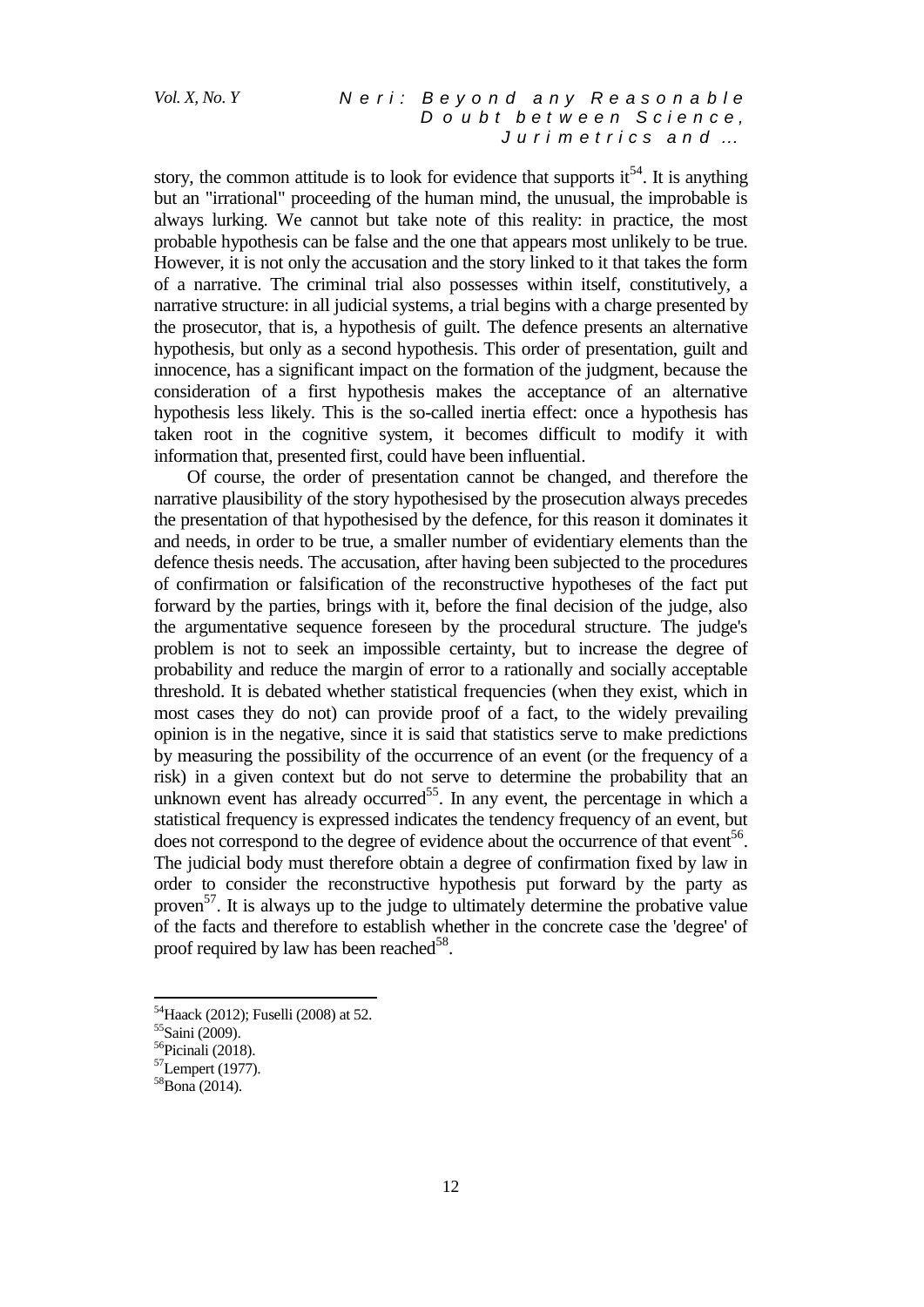#### **Conclusion**

The differences between science and law, as far as evidence and evidentiary procedures are concerned, can be addressed with the tools of epistemology, but a "legal epistemology", that is, an epistemology that investigates the relationship between evidence, scientific research and litigation-driven research that addresses the relationship between probability and justice; and that clarifies the role of expert scientific testimony in the difficult balancing act between inadmissibility and completeness. However, it has also been argued that the adjective "reasonable" means "plausible" and is not equivalent to "logical" or "rational," since otherwise a conviction would never be reached. In fact, one can never exclude the existence of a doubt understood in a logical-rational sense, because one could always assume the innocence of the accused, even in the presence of an overwhelming probative picture of guilt. Although it cannot identify a unitary conception of reasonableness, it can certainly recognise the existence of a sort of minimum threshold, above which we must guide us, inevitably, in the direction of innocence.

#### **References**

AA.VV. (2006). *Novità su impugnazioni penali e regole di giudizio.* Milano: Giuffrè.

- Anderson, T., Schum, D. & W. Twining (2005). *Analysis of Evidence.* Cambridge: Cambridge University Press.
- Allen, R.J. (1981). "Presumptions in Civil Actions Reconsidered" in *Iowa Law Review* 66: 843-867.
- Allen, R.J. (1994). "Factual Ambiguity and a Theory of Evidence" in *Northwestern University Law Review* 88:604-640.
- Allen, R.J. (1997). "Rationality, Algorithms, and Juridical Proof: A Preliminary Inquiry" in *International Journal of Evidence and Proof* 1:254-275.
- Allen, R.J. (2011). "Rationality and the Taming of Complexity" in *Alabama Law Review* 62:1047-1068.
- Arcieri, S. (2017). "Il giudice e la scienza. L"esempio degli Stati Uniti: il Reference Manual of Scientific Evidence" in *Dir. Pen. Cont.,* 6th March.
- Berman, K.R. & N. Mcclennen (2012). "Daubert Turning: Junk Science Replaced By Junk Rulings?" in *ABA Section of Litigation Annual Conference*.
- Black, M. (1984), *Induction and Probability.* New York: Macmillan Publishing Company Inc.
- Blaiotta, R. & G. Carlizzi (2018). *Libero convincimento, ragionevole dubbio e prova scientifica*, *in Prova scientifica e processo penale, (Eds), Canzio G. e Luparia L.*  Padova, Cedam.
- Bona, C. (2014). "Macchine al posto dei giudici" *in* L. De Cataldo Neuburger*, "L"operazione decisoria" da emanazione divina alla prova scientifica. Passando per Rabelais*. Padova: Cedam.
- Callen, C.R. (1982). "Notes on A Grand Illusion: Some Limits on the Use of Bayesian Theory in Evidence Law"*,* in *Indiana Law Journal* 57:1–44.
- Caprioli, F. (2008). "La scienza "cattiva maestra": le insidie della prova scientifica nel processo penale" in *Cass. pen*. 9:3520–3538.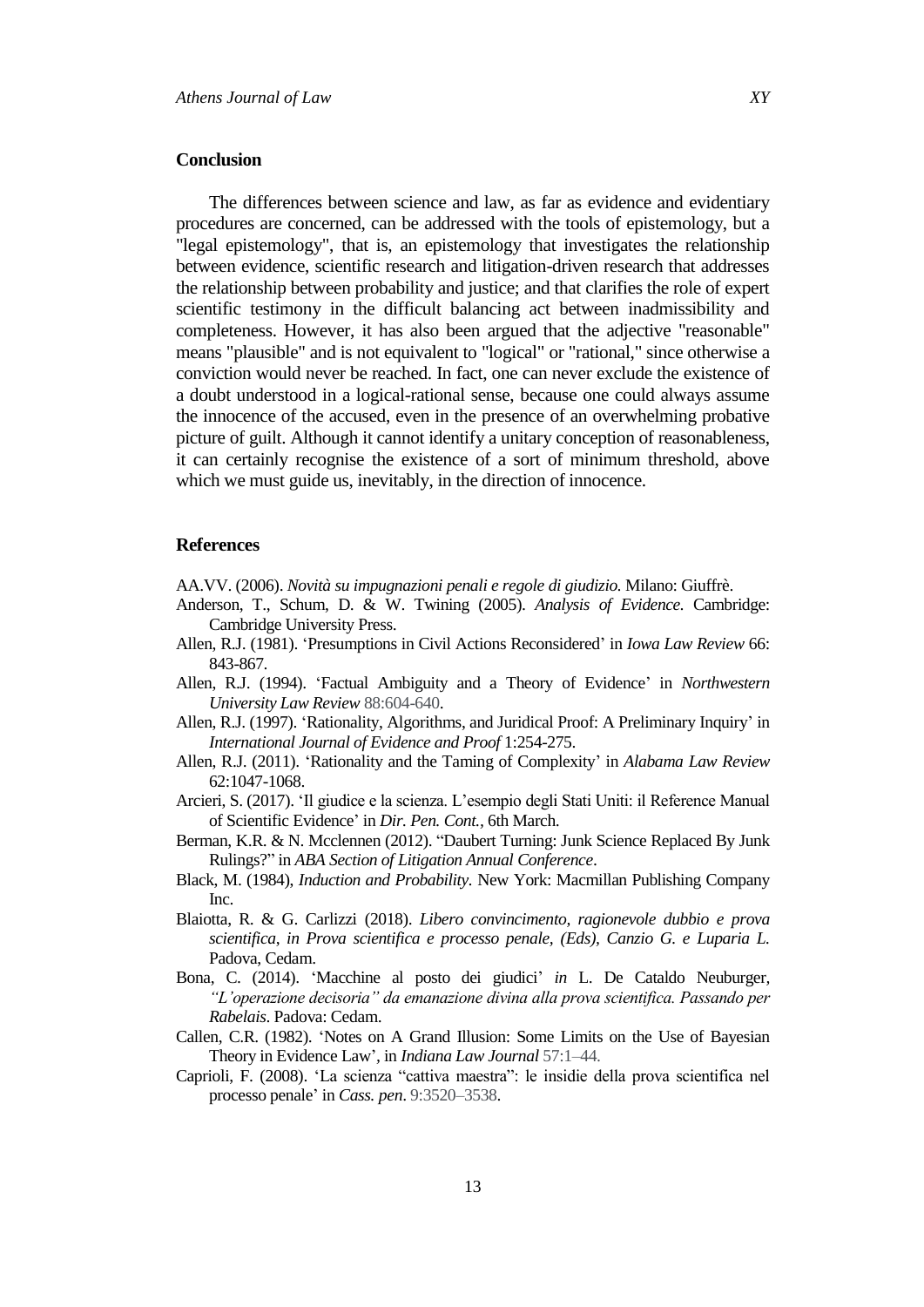- Caprioli, F. (2009). "L"accertamento della responsabilità penale "oltre ogni ragionevole dubbio*"* "in *Rivista italiana di diritto e procedura penale* 1:51-92.
- Carnelutti, F. (1961a). "Accertamento del reato e "favor rei*""* in *Riv. dir. proc*. 337.
- Carnelutti, F. (1961b). *Principi del processo penale*. Napoli: Morano.
- Carnelutti, F. (1963). *Verso la riforma del processo penale*. Napoli: Morano.
- Centonze, F. (2001). "Causalità attiva e omissiva: tre rivoluzionarie sentenze della giurisprudenza di legittimità" in *Riv. it. dir. e proc pen* 1:289-298.
- Chinnici, D. (2006). "L'oltre ogni ragionevole dubbio: nuovo criterio del giudizio di condanna" in *Dir. pen. proc.* 1555.
- Cohen M. & E. Nagel (1934). *An introduction to Logic and Scientific Method.* New York: Brace & World Inc.
- Copi, I.M. & C. Cohen (1999)*. Introduction to Logic (1994), trad. it., Introduzione alla logica.* Bologna: il Mulino.
- Dershowitz, A.M. (2007). *Dubbi Ragionevoli. Il sistema di giustizia penale e il caso O.J. Simpson,* Milano: Giuffrè,
- De Finetti, B. (1970). *Teoria delle probabilità*. Torino: Einaudi.
- Della Torre, J. (2014). "Il lungo cammino della giurisprudenza italiana dell'oltre il ragionevole dubbio"*,* i[n www.dirittopenalecontemporaneo](http://www.dirittopenalecontemporaneo/)
- D"Alessandro, F. (2012). "Spiegazione causale mediante leggi scientifiche, a dieci anni dalla sentenza Franzese" in *Criminalia*:331-356.
- Edgington, D. (1985). "The Paradox of Knowability" in *Mind*, 94(376):357-568. https:// doi.org/10.1093/mind/XCIV.376.557
- Fassone, E. (1997). 'Dalla "certezza" all' "ipotesi preferibile": un metodo per la valutazione" in *Quaderni del C.S.M* .98:195.
- Fiandaca, G. (2005). "Il giudice di fronte alle controversie tecnico-scientifiche. Il diritto e il processo penale" in *Diritto e Questioni Pubbliche*, n. 5.
- Fuselli, S. (2008). *Apparenze. Accertamento giudiziale e prova scientifica*. Milano: Franco Angeli,
- Haack, S. (2006). "Prova ed errore: la filosofia della scienza della Corte suprema americana", in *Ars Interpretandi* 11:303-326.
- Haack, S. (2007). 'On Logic in the Law: "Something but not All" ', in *Ratio Juris* 20(1):1-31.
- Haack, S. (2012). "Six Signs of Scientism" in *Logos & Episteme* 3(1):75-95.
- Haack, S. & O. Sallavaci (2014). *The Compact of Scientific Evidence on Criminal Trial.* London: Routledge.
- Haack, S. (2015). "The Expert Witness: Lessons from the U.S. Experience" *in Humana Mente: Journal of Philosophical Studies* 28:39-70.
- Iacoviello, F.M. (2006). "Lo standard probatorio al di là di ogni ragionevole dubbio e il suo controllo in Cassazione" in *Cass. pen*. 11:3869.
- Illuminati, G. (1979). *La presunzione d'innocenza,* Bologna: Zanichelli.
- Jasanoff, S. (2001). *La scienza davanti ai giudici. La regolazione giuridica della scienza in America.* Milano: Giuffrè,
- Kageghiro, D.K. & W.C. Stanton (1985). "Legal vs. Quantified Definitions of Standards of Burden of Proof"*,* in *Law and Human Behavior* 9:159-178.
- Langbein, J.H. (2003). *The Origins of Adversary Criminal Trial,* Oxford: Oxford University Press.
- Laudan, L. (2003). "Is Reasonable Doubt Reasonable?" in *Legal Theory* 9(4):295-331.
- Laudan, L. (2006). *Truth, Error, and Criminal Law. An Essay in Legal Epistemology.*  Cambridge: Cambridge University Press.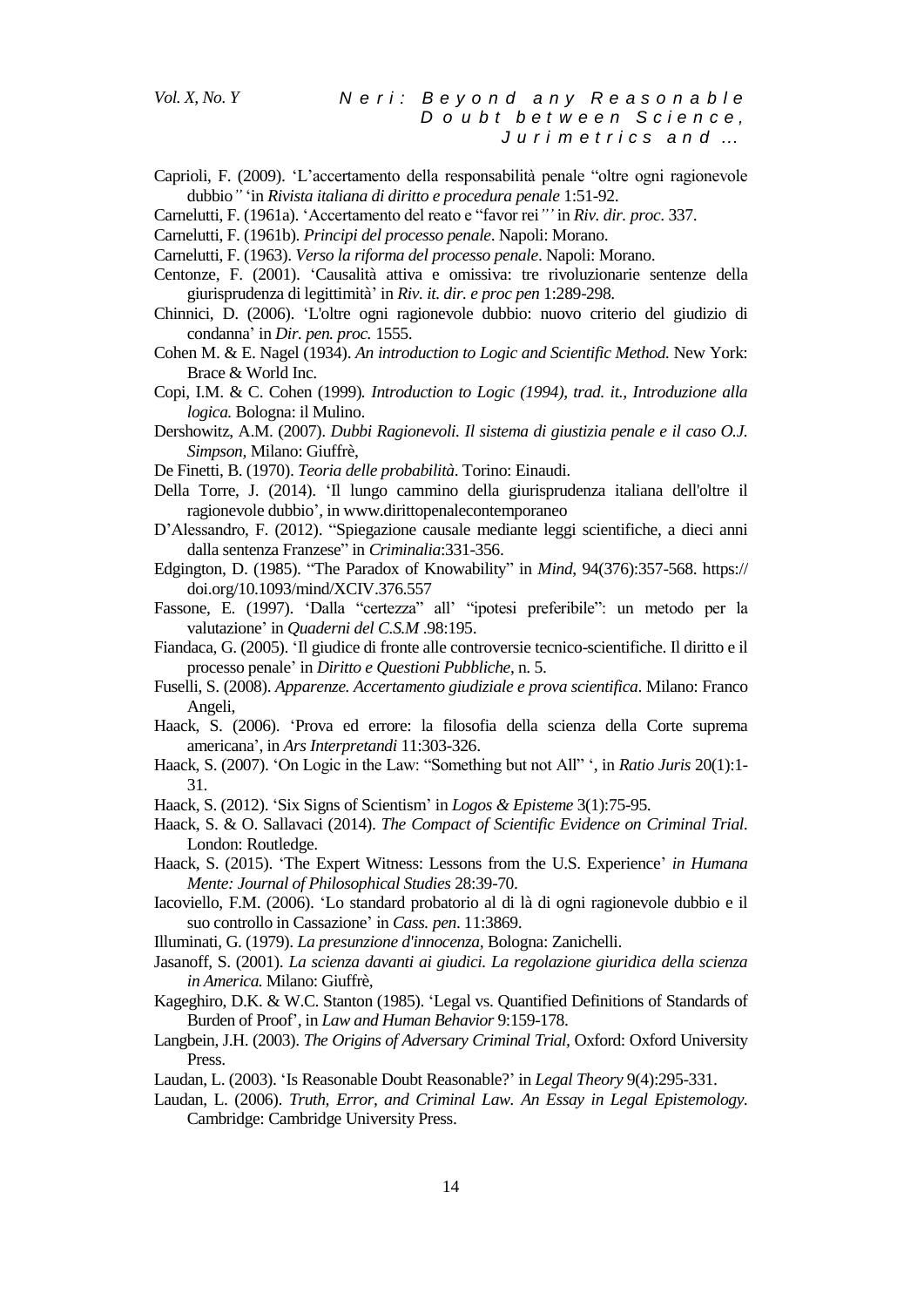Lempert, R.O. (1977). "Modeling Relevance" in *Mich. L. Rev*. 75(5):1021-1057.

- Marzaduri, E. (2007). "Commento all"art. 5 l. n. 46/2006*"* in *Leg. pen*. 88.
- Masera, L. (2007). *Accertamento alternativo ed evidenza epidemiologica nel diritto penale. Gestione del dubbio e profili causali*. Milano: Giuffrè,
- Minhas, A.J. (2003). "Proof Beyond a Reasonable Doubt: Shifting Sands of a Bedrock", in *Northern Illinois Univ. Law Rev*. 23:109-130.
- Neufeld, P.J. (2005). "The (Near) Irrelevance of Daubert to Criminal Justice and Some Suggestions for Reform" in *Am. J. Public Health* 95:S107-S113.
- Newman, J.O. (1993). *"*Beyond "Reasonable Doubt"" *in New York Univ. Law Rev.* 68: 679- 1002*.*
- Paliero, C.E. (2006), *Il ragionevole dubbio diventa criterio,* in *Guida dir*., n. 10 p. 73.
- Pardo, M.S. & R.J. Allen (2008). Juridical proof and the best explanation. *Law and Philosophy*, *27*(3):223-268.
- Paulesu, P.P. (2009). *La presunzione di non colpevolezza dell"imputato,* Torino: Giappichelli.
- Picinali, F. (2018). "Can the Reasonable Doubt Standard be Justified? A Reconstructed Dialogue" in *The Canadian Journal of Law & Jurisprudence*, 31(2): 365–402. doi: 10.1017/cjlj.2018.17
- Piemontese, C. (2004). "Il principio dell'oltre il ragionevole dubbio, tra accertamento processuale e ricostruzione dei presupposti della responsabilità penale" in *Dir. pen. proc.* 757.
- Popper, K.A. (1963). *Conjectures and Refutations,* London: Routledge & Kegan Paul.
- Popper, K.A. (1969). *Scienza e filosofia Problemi scopi e responsabilità della scienza*. Torino: Einaudi.
- Popper, K.A. (2002). *The Logic of Scientific Discovery.* London-New York; Routledge
- Ramadan, H.M. (2003). "Reconstructing Reasonableness in Criminal Law: Moderate Jury Instruction Proposal" in *Journal of Legislation* 29(2):233-252.
- Ramadan, H.M, (2004), *The Challenge of Explaining "Reasonable Doubt",* in Criminal Law Bulletin,
- Saini, A. (2009). Probably guilty: bad mathematics means rough justice*,* in "*New Scientist",* 28 October.
- Shapiro, B.J. (1991). *Beyond Reasonable Doubt" and "Probable Cause". Historical Perspectives on the Anglo-American Law of Evidence.* Los Angeles: University of California Press.
- Sheppard, S. (2003). "The Metamorphoses of Reasonable Doubt: How Changes in the Burden of Proof Have Weakened the Presumption of Innocence*"* in *Notre Dame Law Rev.* 78(4):1165-1249*.*
- Simon, R.J. & L. Mahan (1971). "Quantifying Burdens of Proof: A View from the Bench, the Jury and the Classroom" in *Law and Society Review* 5:319-330.
- Taroni F., Bozza S. & J. Vuille (2018). "Il ruolo della probabilità nella valutazione della prova scientifica" *in Prova scientifica e processo penale*, eds. Canzio G. & L. Luparia, pp. 23-74. Padova: Cedam.
- Tarski, A. (1969). "La concezione semantica della verità e i fondamenti della semantica" *in Semantica e filosofia del linguaggio,* Milano
- Taruffo, M. (2009). Scienza e processo*, in "Secolo XXI"*, Roma: Treccani.
- Tillers, P. & E.D. Green (2003). *L"inferenza probabilistica nel diritto delle prove. Usi e limiti del bayesianesimo.* Milano: Giuffrè.
- Tribe, L.H. (2004). "Processo e matematica: precisione e rituale nel procedimento giudiziario", trad. it., in F. Stella *(ed.), I saperi del giudice. La casualità e il ragionevole dubbio.* Milano: Giuffrè.